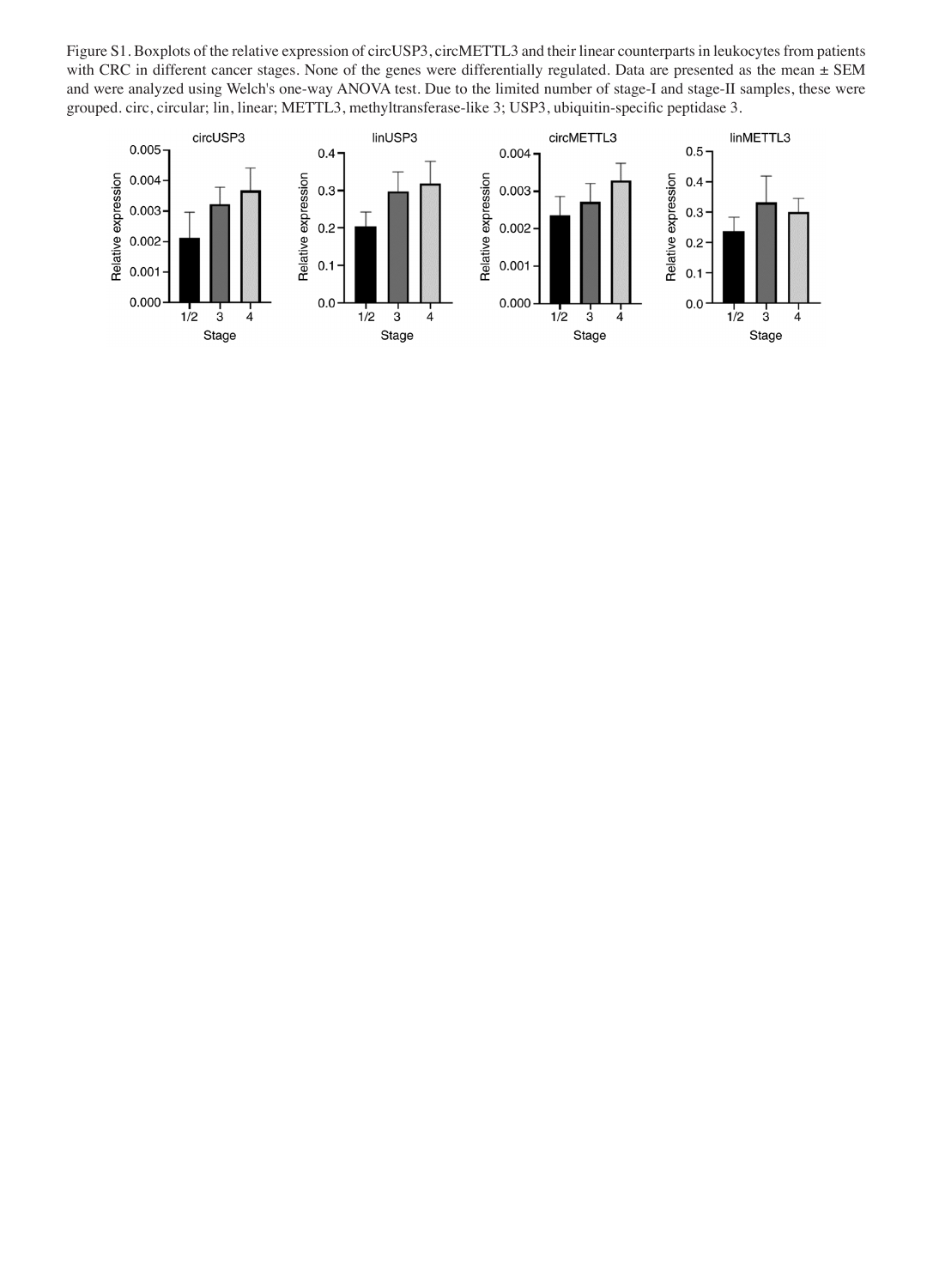Figure S2. Boxplots of the relative expression of circUSP3, circMETTL3 and their linear counterparts in leukocytes from female and male patients with CRC. None of the genes were differentially regulated. Data are presented as the mean  $\pm$  SEM and were analyzed using Welch's t-test. circ, circular; lin, linear; METTL3, methyltransferase-like 3; USP3, ubiquitin-specific peptidase 3.

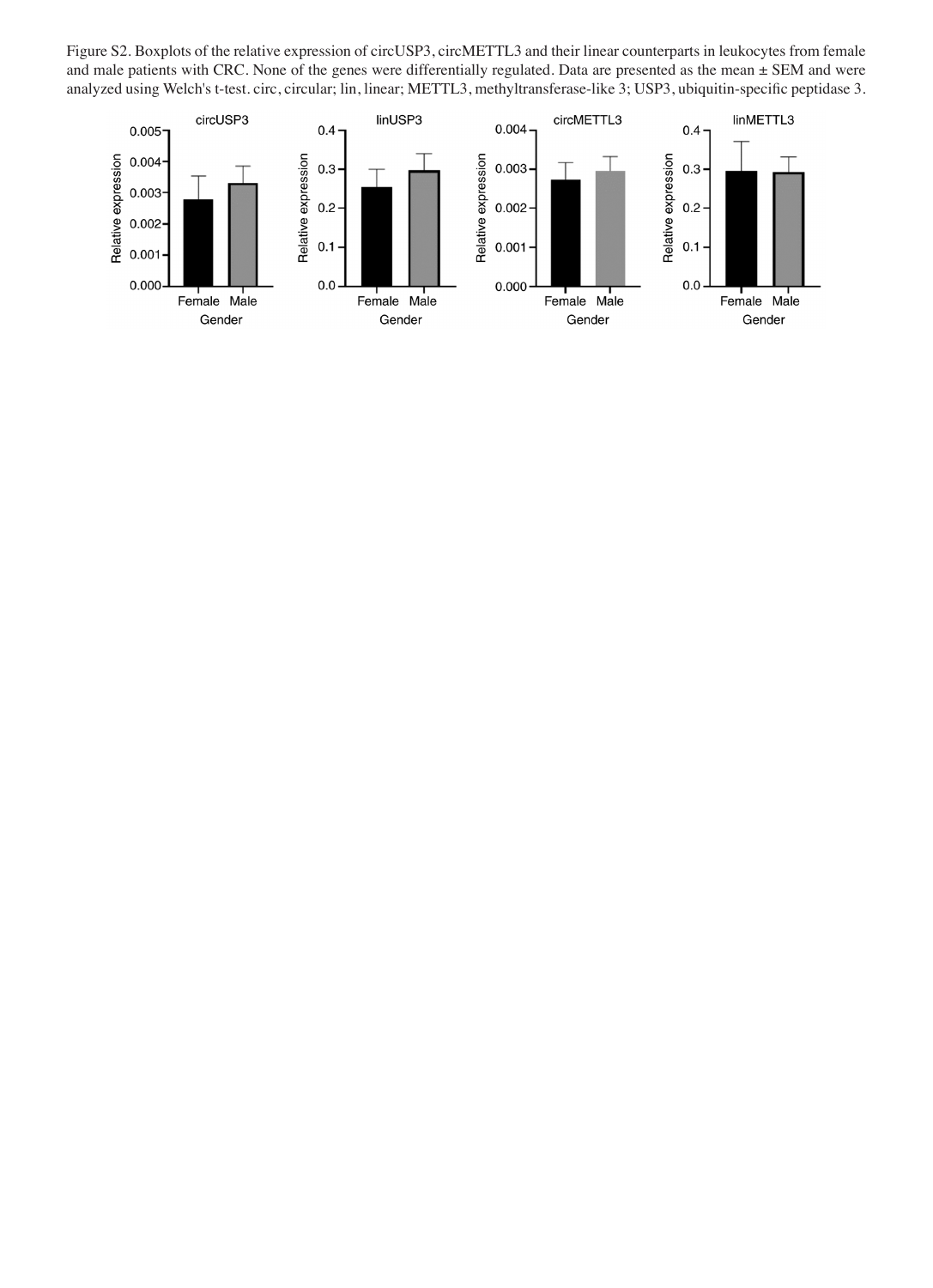Figure S3. Boxplots of the relative expression of circUSP3, circMETTL3 and their linear counterparts in leukocytes from patients with CRC of different age groups. None of the genes were differentially regulated. Data are presented as the mean ± SEM and were analyzed using Welch's one-way ANOVA. circ, circular; lin, linear; METTL3, methyltransferase-like 3; USP3, ubiquitin-specific peptidase 3.